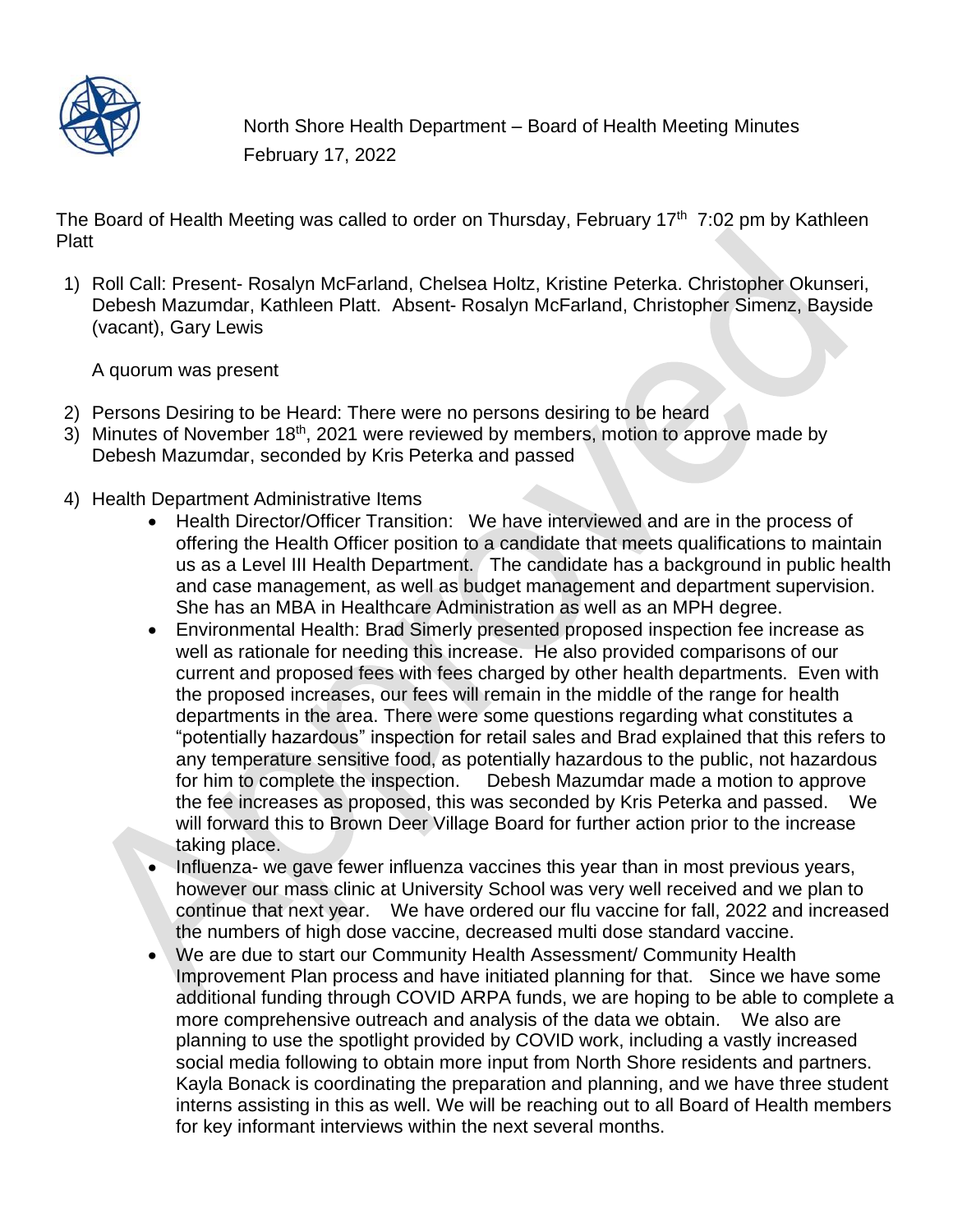- Mobilizing Communities for a Just Response- I forwarded the grant application to al BOH members. This includes the work plan and budget for this grant, with the goal of identifying possible contributory factors to the decline in childhood within the North Shore. We were awarded \$30,000 to complete this work. The state has not yet publicly announced the recipients of this grant, although the list does include many agencies other than public health departments.
- 5) North Shore COVID19 Update
	- Numbers of cases are now going down following a massive surge in cases starting in December. The Omicron variant increased numbers to a point that we needed to stop attempting to call each case and needed to triage cases and focus on people 65 and older, along with school aged children and their families. Even with that change, our staff was nearly overwhelmed with case numbers requiring importing from staging, triage review and calls. We are planning to continue to focus on vulnerable populations- school aged children and people over 65- as we move ahead.
	- Transition to recovery- Like most other health departments, we are struggling to transition back to our core staffing, while maintaining awareness and capacity to respond to COVID surges. We have re-initiated Stepping On classes, blood pressure monitoring at senior centers, car seat installations, childhood vaccination administration and surveillance, lead follow up and other disease follow up. We remain a full position down in core staff, although we have LTE COVID response staff backing us up in all COVID related work. Each LTE COVID response staff member is assigned to a specific area of COVID work, in addition to routine calls to high risk cases, and are assigned a supervisor on our regular (core) staff. This has freed up our department to start looking at what changes in programming may be needed since we essentially went to "all things COVID" in March 2020.
	- We have established a COVID surveillance program to gather information on cases in adults over 60 and will monitor hospitalizations, vaccination status, ICU status and potentially variant status in a format that will allow us to identify disease trends, similar to how we have been surveilling influenza related hospitalizations for the past several years.
	- We received 21,000 N95 masks through DHS stockpile and distributed to the public through the libraries, and to all village/ city halls, police departments, North Shore Fire Rescue, DPWs in all communities, schools and senior independent apartment buildings. We have some masks remaining and will provide as needed to the public, schools or other agencies as needed.
	- Vaccination program- we are continuing to offer first, second and third dose (when applicable), along with boosters for all eligible age groups. We continue to hold clinics at Brown Deer and Shorewood offices and Karin and Odile are doing outreach to schools and businesses to provide needed vaccines in the community as well. We have been informed that vaccines for 6 month-4 year olds will take at least two more months for approval and when that does happen, some community partners, such as pharmacists may not participate in vaccinations for this age group. Vaccines for small children will likely need to be done by Primary care clinics or Public Health.
	- COVID grants- discussion about COVID funding, different funding streams have different start and end dates, and varying restrictions on use. Work plans are being developed for these to ensure compliance with DHS/ CDC guidelines.
	- School update- Kayla continues to provide weekly updates to school leaders and Kathy continues to meet with area district superintendents bi-weekly for updates and discussions regarding recommendations for mitigation, and planning for future. Most